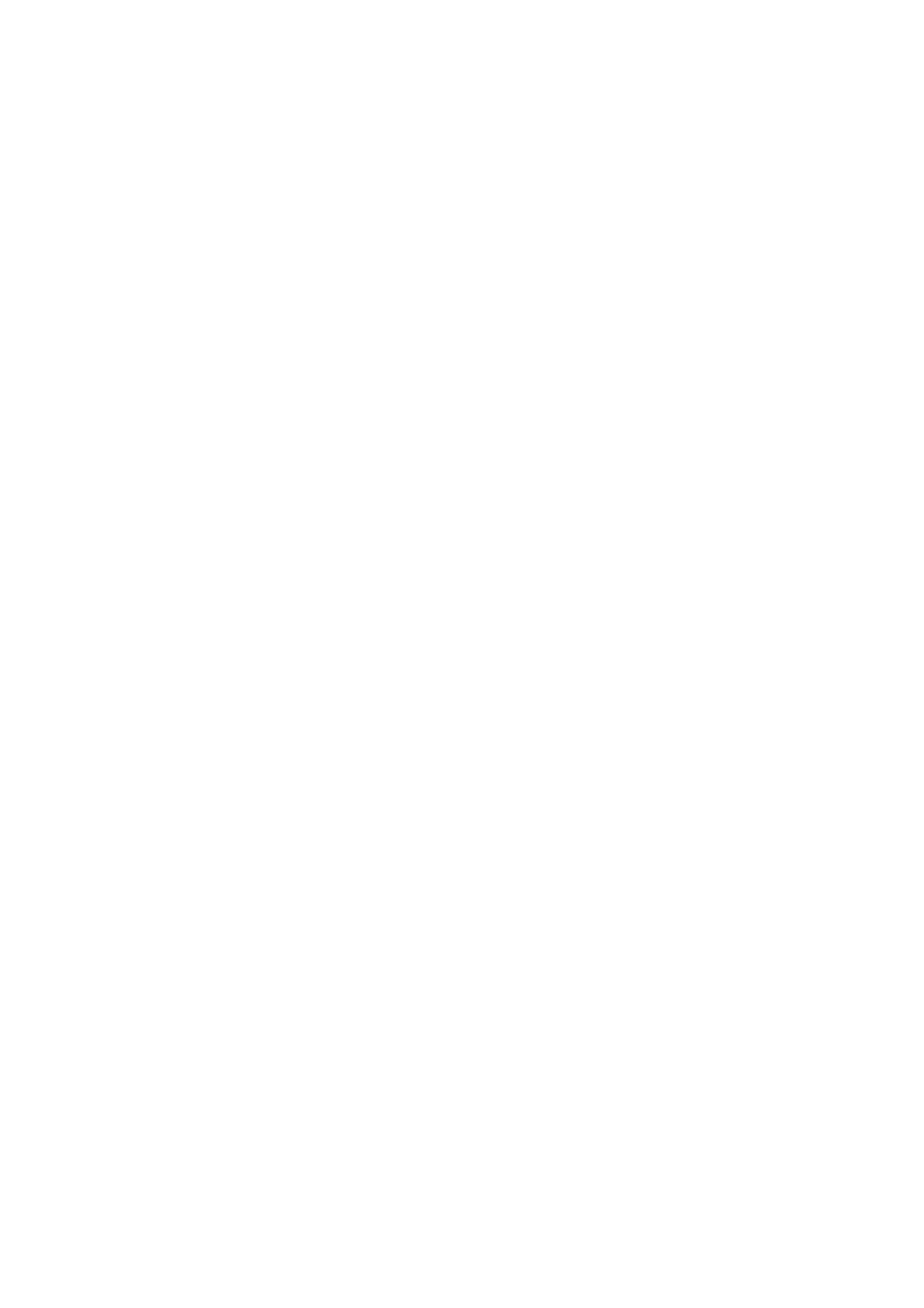## Red Hat CloudForms 5.0 Assigning a Custom Analysis Profile to a Virtual Machine

How to assign a custom CloudForms analysis profile to a virtual machine

Red Hat CloudForms Documentation Team cloudforms-docs@redhat.com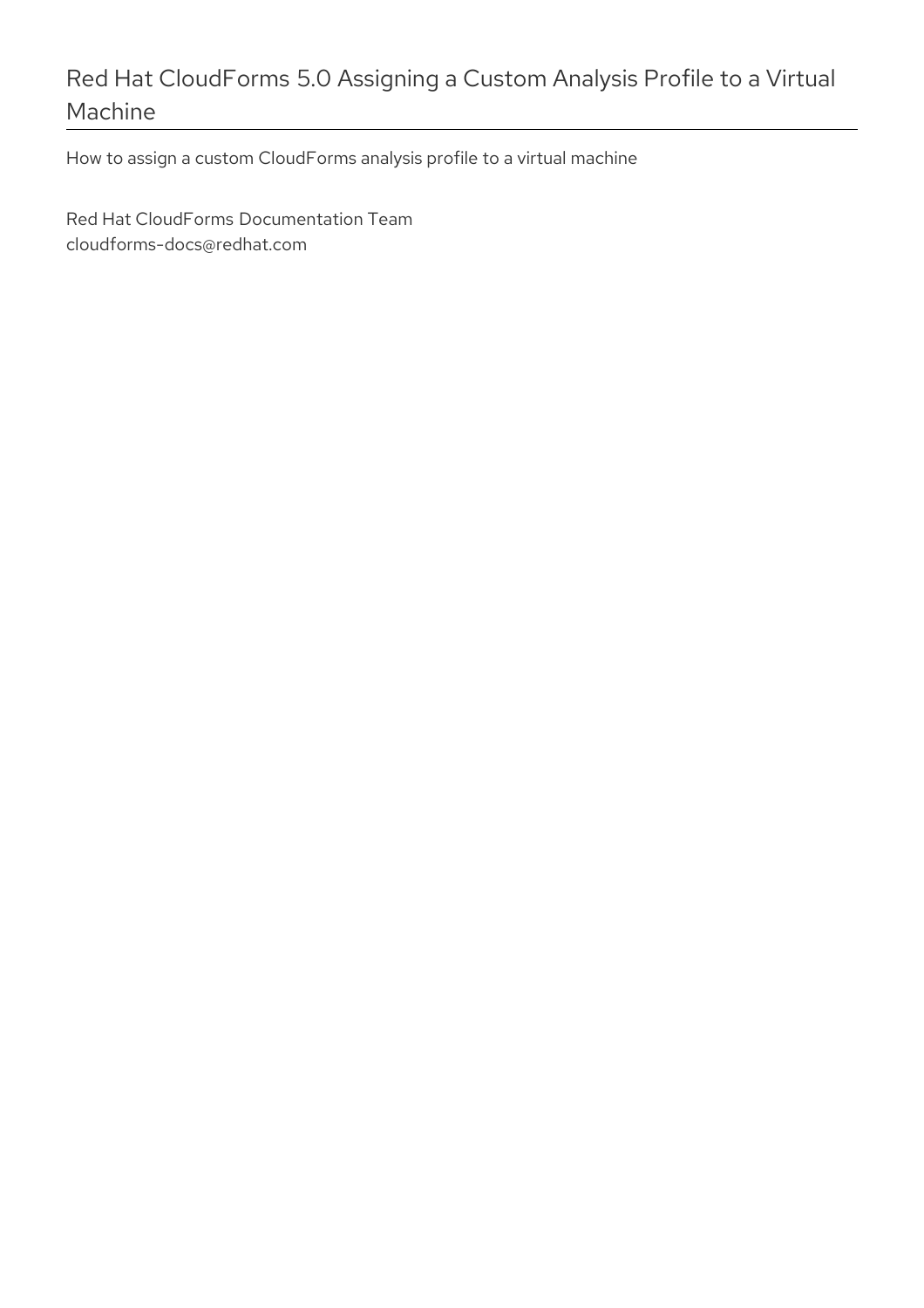### Legal Notice

Copyright © 2020 Red Hat, Inc.

The text of and illustrations in this document are licensed by Red Hat under a Creative Commons Attribution–Share Alike 3.0 Unported license ("CC-BY-SA"). An explanation of CC-BY-SA is available at

http://creativecommons.org/licenses/by-sa/3.0/

. In accordance with CC-BY-SA, if you distribute this document or an adaptation of it, you must provide the URL for the original version.

Red Hat, as the licensor of this document, waives the right to enforce, and agrees not to assert, Section 4d of CC-BY-SA to the fullest extent permitted by applicable law.

Red Hat, Red Hat Enterprise Linux, the Shadowman logo, the Red Hat logo, JBoss, OpenShift, Fedora, the Infinity logo, and RHCE are trademarks of Red Hat, Inc., registered in the United States and other countries.

Linux ® is the registered trademark of Linus Torvalds in the United States and other countries.

Java ® is a registered trademark of Oracle and/or its affiliates.

XFS ® is a trademark of Silicon Graphics International Corp. or its subsidiaries in the United States and/or other countries.

MySQL<sup>®</sup> is a registered trademark of MySQL AB in the United States, the European Union and other countries.

Node.js ® is an official trademark of Joyent. Red Hat is not formally related to or endorsed by the official Joyent Node.js open source or commercial project.

The OpenStack ® Word Mark and OpenStack logo are either registered trademarks/service marks or trademarks/service marks of the OpenStack Foundation, in the United States and other countries and are used with the OpenStack Foundation's permission. We are not affiliated with, endorsed or sponsored by the OpenStack Foundation, or the OpenStack community.

All other trademarks are the property of their respective owners.

### Abstract

This guide provides instructions for assigning a custom CloudForms analyis profile to a virtual machine. If you have a suggestion for improving this guide or have found an error, please submit a Bugzilla report at http://bugzilla.redhat.com against Red Hat CloudForms Management Engine for the Documentation component. Please provide specific details, such as the section number, guide name, and CloudForms version so we can easily locate the content.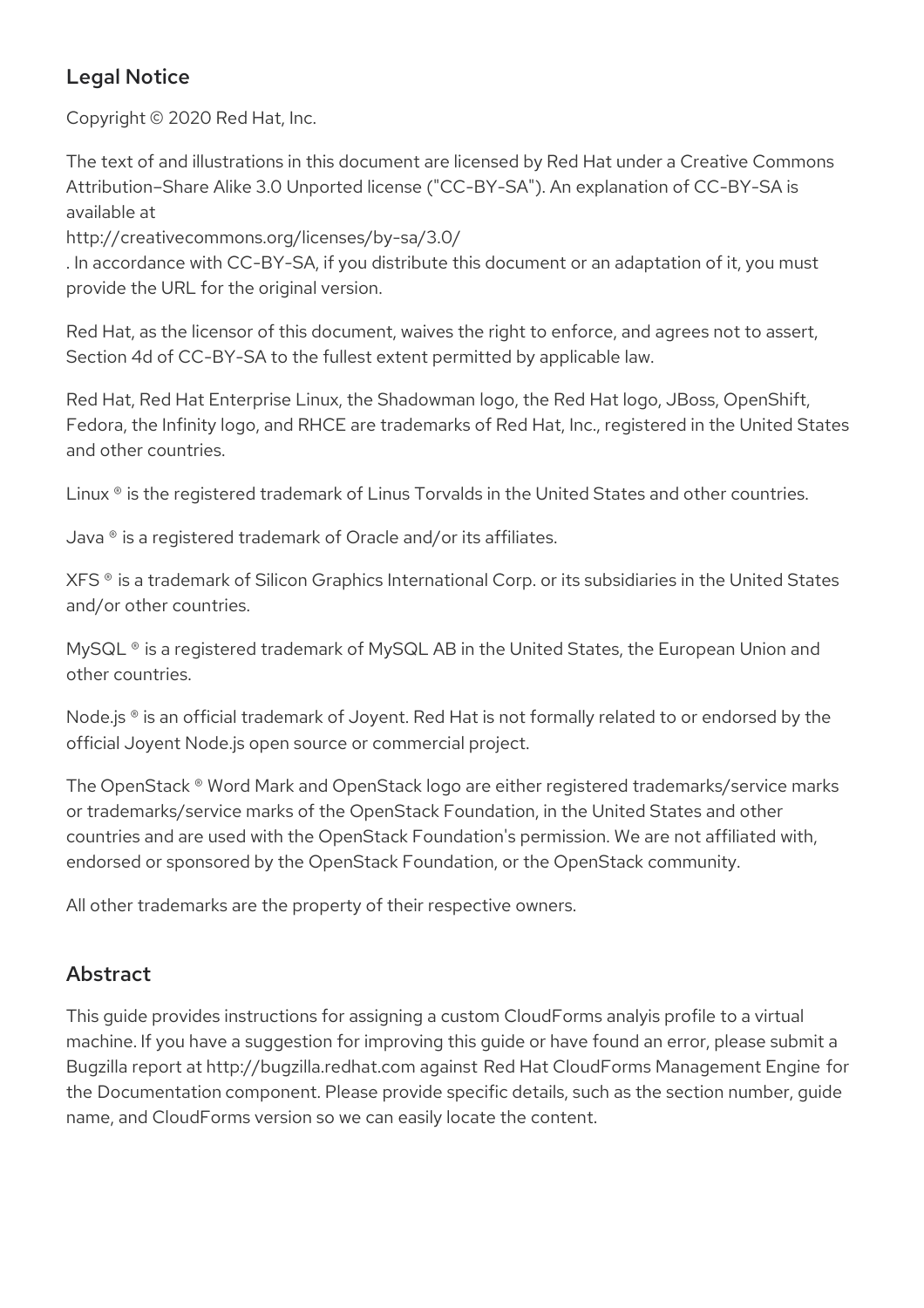### **Table of Contents**

| CHAPTER 2. CREATING AN ACTION TO ASSIGN THE VIRTUAL MACHINE ANALYSIS PROFILE TO THE   |   |
|---------------------------------------------------------------------------------------|---|
|                                                                                       |   |
| CHAPTER 4. CREATING A POLICY PROFILE AND ASSIGNING THE VIRTUAL MACHINE CONTROL POLICY | 8 |
|                                                                                       |   |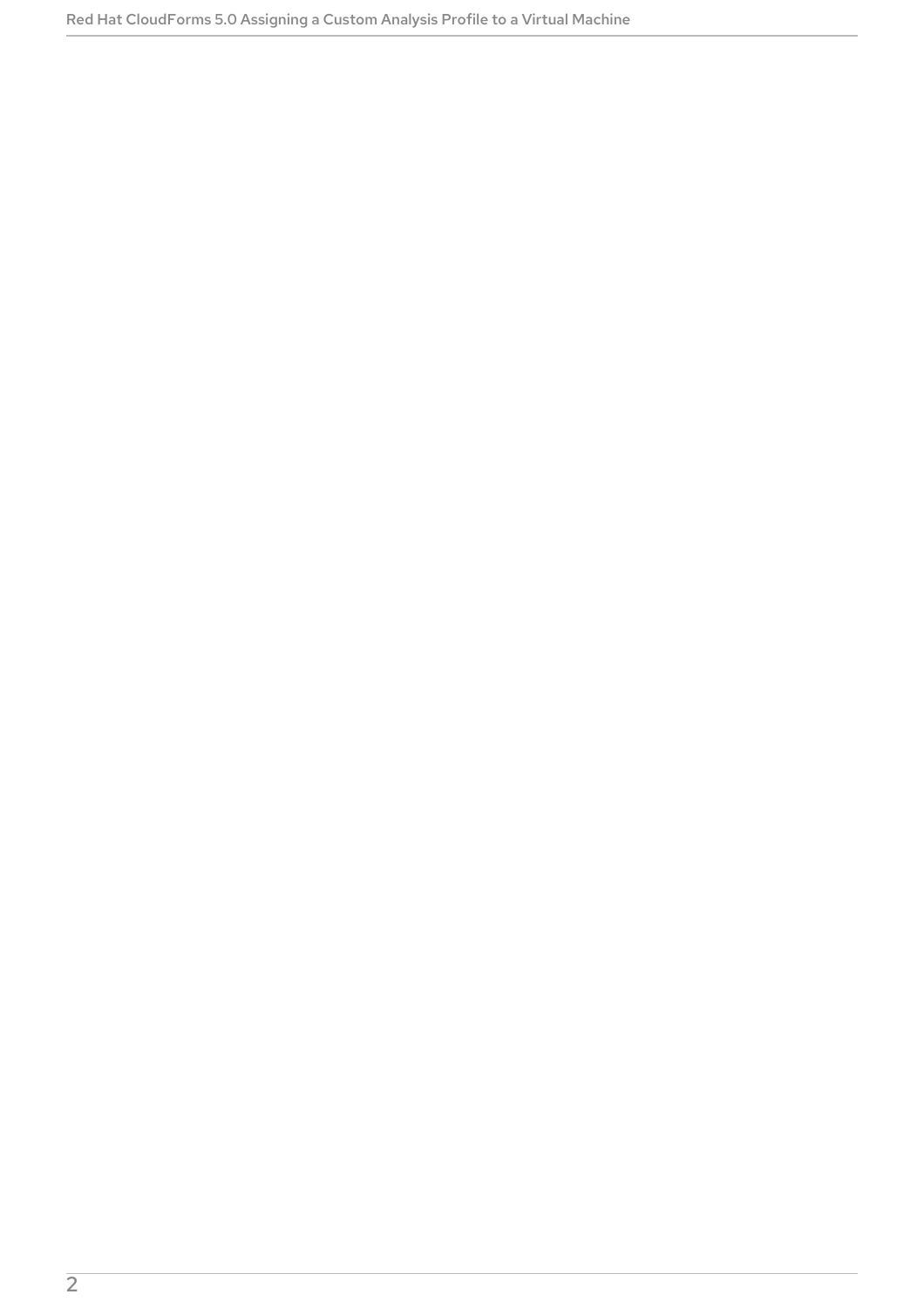### PREFACE

<span id="page-6-0"></span>You can create and assign different analysis profiles for specific virtual machine configurations using the Red Hat CloudForms user interface. This document describes the steps required to create a custom virtual machine analysis profile, and assigning it to a virtual machine for use with SmartState analysis, via a control policy.

- 1. Creating a Virtual Machine Analysis Profile
- 2. Creating an Action to Assign the Virtual Machine Analysis Profile to Analysis Task
- 3. Creating a Virtual Machine Control Policy
- 4. Creating a Policy Profile and Assigning the Virtual Machine Control Policy
- 5. Assigning the Policy Profile to a Virtual Machine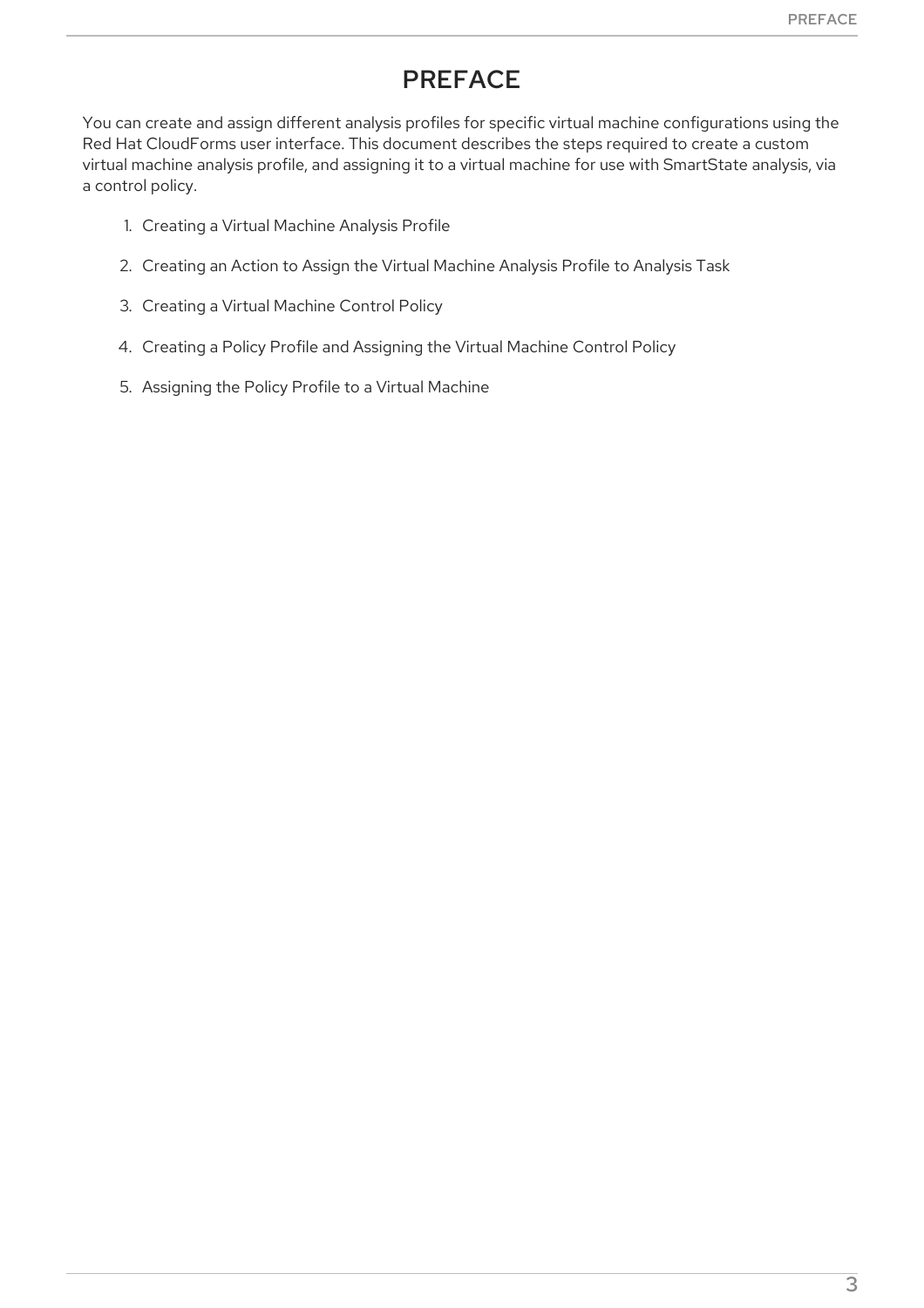### <span id="page-7-1"></span><span id="page-7-0"></span>CHAPTER 1. CREATING A VIRTUAL MACHINE ANALYSIS **PROFILE**

- 1. Log into the appliance as the admin user.
- 2. Click Configuration.
- 3. Expand the Settings accordion, then click Analysis Profiles.
- 4. Click  $\bullet$  (Configuration), then  $\bullet$  (Add VM Analysis Profile).
- 5. In Basic Information, enter Name and Description for the analysis profile.
- 6. In the Category tab, select the categories you want to collect information for under Category Selection. The Category tab is available for virtual machine profiles only.
- 7. In the File tab, click <New Entry> and specify the file to be scanned and if you want to collect contents for, then click Save. Repeat the step for adding multiple file name entries.
- 8. In the Registry tab, enter the Registry Key and Registry Value, then click Save. To determine whether a registry key exists without providing a value, enter **\*** in Registry Value. The Registry tab is available for virtual machine profiles only.
- 9. In the Event Log tab, specify the event log entries to collect. Enter a Filter Message to look for specific text in a message. Enter a Level (*info*, *warn* or *error*, for example) to specify the event level. Enter the Source for the event log entry and # (Number) of Days to specify how far back to check.
- 10. Click Add.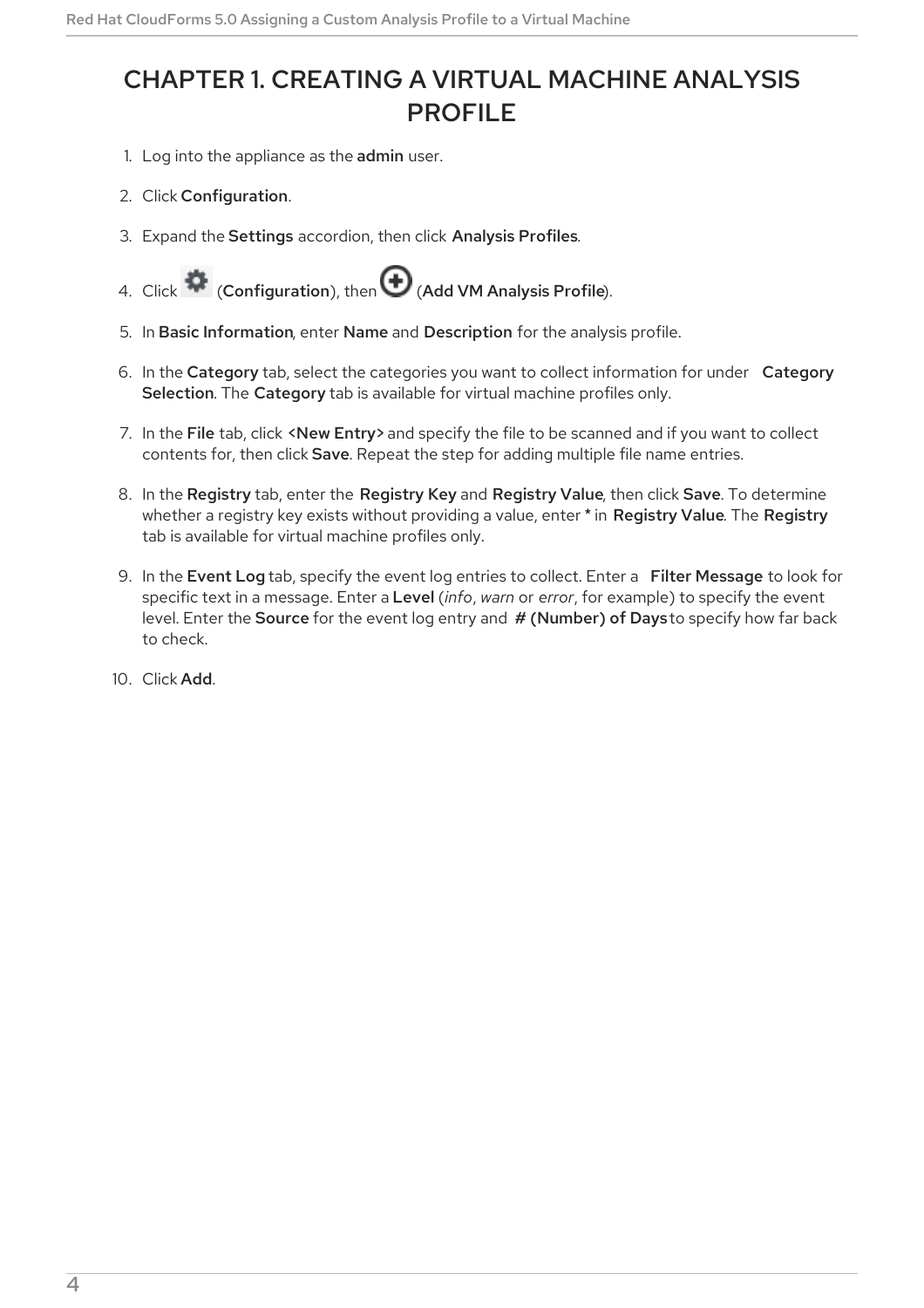# <span id="page-8-1"></span><span id="page-8-0"></span>CHAPTER 2. CREATING AN ACTION TO ASSIGN THE VIRTUAL MACHINE ANALYSIS PROFILE TO THE ANALYSIS TASK

Actions are performed after the condition is evaluated. You can associate actions with specific events when you create a policy. Red Hat CloudForms provides a set of default actions, but you can also create custom actions using the CloudForms user interface.

Use this procedure to create a custom action by adding the Assign Profile to Analysis Taskaction type to the virtual machine analysis profile (created in Chapter 1, *[Creating](#page-7-1) a Virtual Machine Analysis Profile* ).

| Adding a new Action      |                                                 |
|--------------------------|-------------------------------------------------|
| <b>Basic Information</b> |                                                 |
| Description              | Created Custom Action                           |
| <b>Action Type</b>       | Assign Profile to Analysis Task<br>$\checkmark$ |
| Analysis Profiles        |                                                 |
| Analysis Profiles        | <b>VM Analysis Profile</b><br>$\checkmark$      |

- 1. Navigate to Control → Explorer.
- 2. Expand the Actions accordion and click  $\bullet$  (Configuration), then  $\bigoplus$  (Add a new Action).
- 3. Enter a Description for the new action. This will be the name given to your new action.
- 4. Select Assign Profile to Analysis Taskfrom the Action Type list.
- 5. Select the newly-created virtual machine analysis profile from the Analysis Profiles list.
- 6. Click Add.



#### **NOTE**

You can only associate this action with an analysis start event.

The action is created and added to the Available Actions list. Associate this action with the VM Analysis Start event when you create a virtual machine control policy in the next procedure.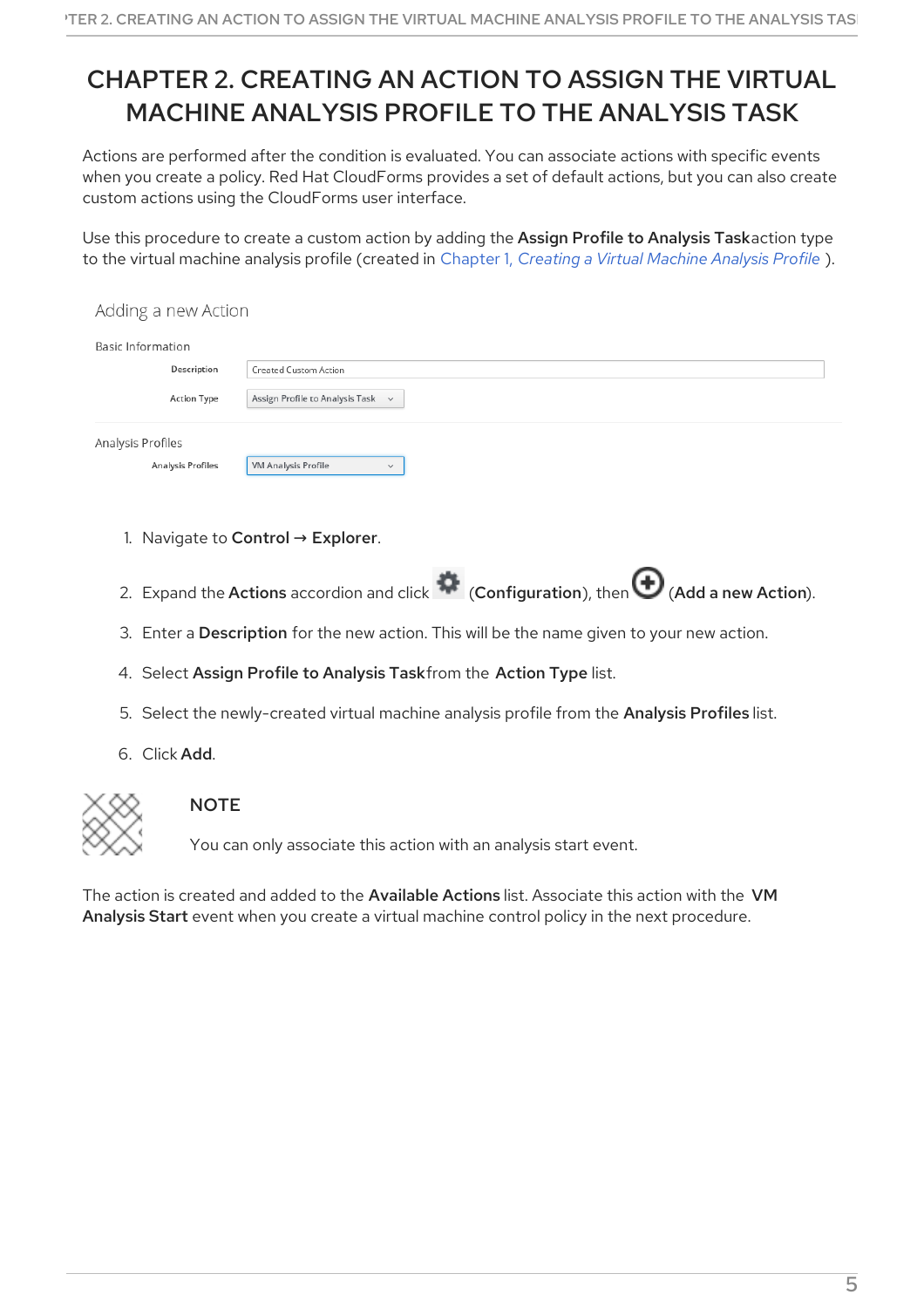## <span id="page-9-1"></span><span id="page-9-0"></span>CHAPTER 3. CREATING A VIRTUAL MACHINE CONTROL **POLICY**

You can create a control policy by combining an event, a condition, and an action. The procedure below describes how to create a virtual machine control policy to assign the newly-created action to the VM Analysis Start event. Optionally, you can use a scope expression that is tested immediately when the policy is triggered by an event. If the item is out of scope, then the policy will not continue on to the conditions, and the assigned action will not run.

- 1. Navigate to Control  $\rightarrow$  Explorer.
- 2. Expand the Policies accordion, and click Control Policies.
- 3. Select Vm Control Policies.
- 4. Click  $\bullet$  (Configuration), then  $\bigoplus$  (Add a New VM and Instance Control Policy).
- 5. Enter a Description. This will be the name given to your VM control policy.
- 6. Clear the Active box if you do not want this policy processed even when assigned to a resource.
- 7. Optional: Enter a Scope (you can also create a scope as part of a condition, or not use one at all). If the virtual machine is not included in the scope, the assigned action will not run. You can use the drop-down list to create an expression for the **Scope**. Based on what you

choose, different options appear. Click (Commit expression element changes) to add the scope.

- 8. Enter Notes if required.
- 9. Click Add. The policy is added and listed under Vm Control Policies in the Policies accordion.
- 10. Select the newly-added VM control policy. You can now associate events, conditions, and actions with the policy.
- 11. Click (Configuration), then (Edit this Policy's Event assignments).
- 12. Under VM Operation, set VM Analysis Startto Yes.
- 13. Click Save.
- 14. Click the VM Analysis Startevent to configure actions.
- 15. Click (Configuration), then (Edit Actions for this Policy Event).

16. In Order of Actions if ALL [Conditions](#page-8-1) are True select the action created in Chapter 2, *Creating an Action to Assign the Virtual Machine Analysis Profile to the Analysis Task* from the Available Actions list. This action will take place if the resources meet the conditions of the policy.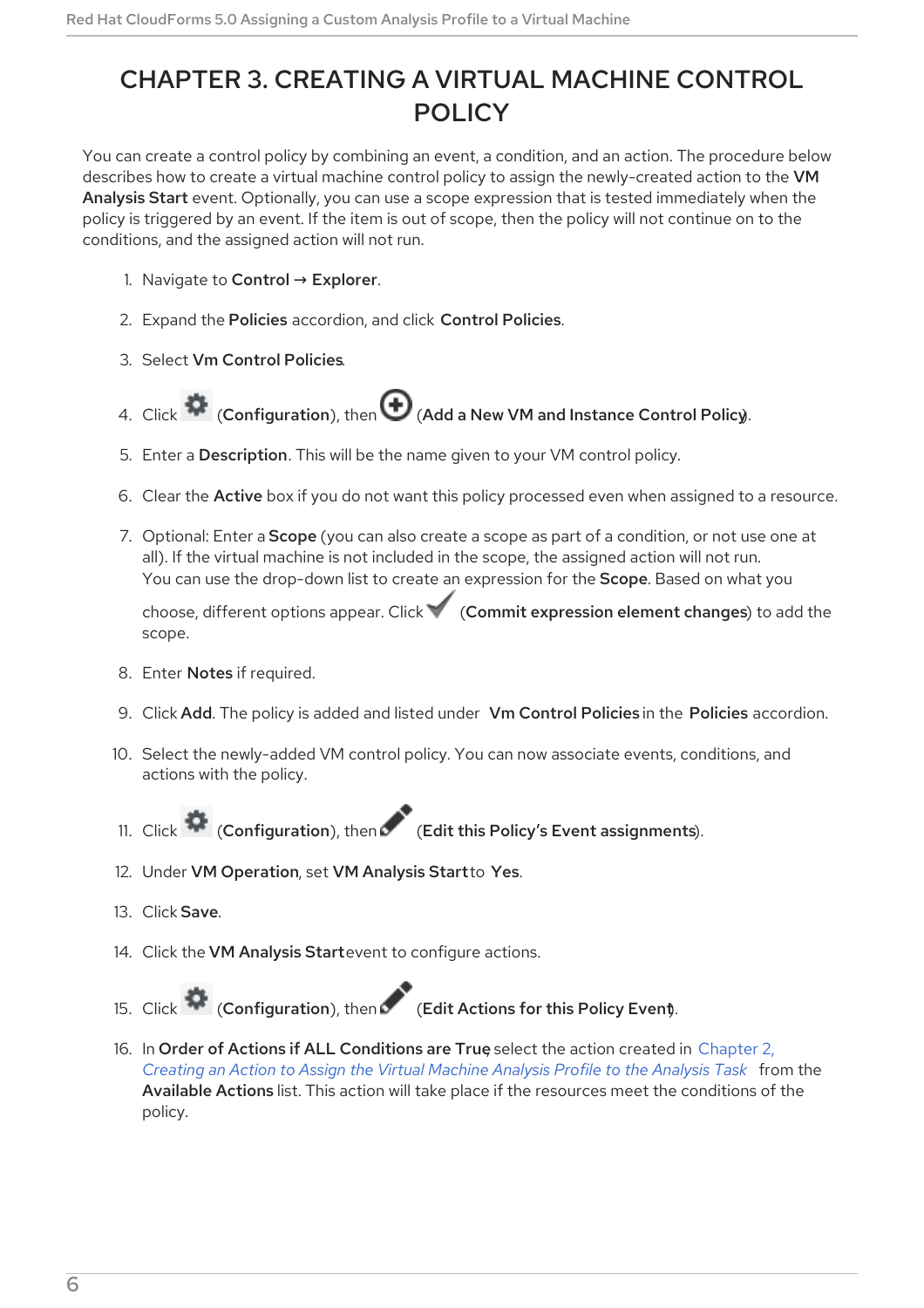#### Editing Event "VM Analysis Start"

#### **Basic Information**

| <b>Event Group</b>        | VM Operation        |
|---------------------------|---------------------|
| <b>Attached to Policy</b> | VM Control Policy 1 |

Order of Actions if ALL Conditions are True

| Available Actions:                                                                                                                                                                                                                                                                                                               | Selected Actions:                  |  |
|----------------------------------------------------------------------------------------------------------------------------------------------------------------------------------------------------------------------------------------------------------------------------------------------------------------------------------|------------------------------------|--|
| Annotate image with scan results and execution prevention status<br>Cancel vCenter Task<br>Check Host or VM Compliance<br>Collect Running Processes on VM Guest OS<br>Connect All CD-ROM Drives for Virtual Machine<br>Connect All Floppy Drives for Virtual Machine<br>Connect All Floppy and CD-ROM Drives for Virtual Machine | (S) Created Custom Action<br>$\ll$ |  |
|                                                                                                                                                                                                                                                                                                                                  |                                    |  |
| Order of Actions if ANY Conditions are False<br>Available Actions:                                                                                                                                                                                                                                                               | Selected Actions:                  |  |



#### **NOTE**

Each selected action can be executed synchronously or asynchronously; a synchronous action will not start until the previous synchronous action is completed, while an asynchronous action allows the next action to start whether or not the first action has completed. Also, at least one CloudForms server in the CloudForms zone must have the notifier server role enabled for the trap to be sent.

- 17. Click ( ) which will move the action to Selected Actions. The selected action is set to (S) Synchronous by default. From Selected Actions, select the action, then:
	- Click A (Set selected Actions to Asynchronous) to make it asynchronous.
	- Click S (Set selected Actions to Synchronous) to make it synchronous. If creating a synchronous action, use the up and down arrows to identify in what order you want the actions to run.
- 18. Click Save.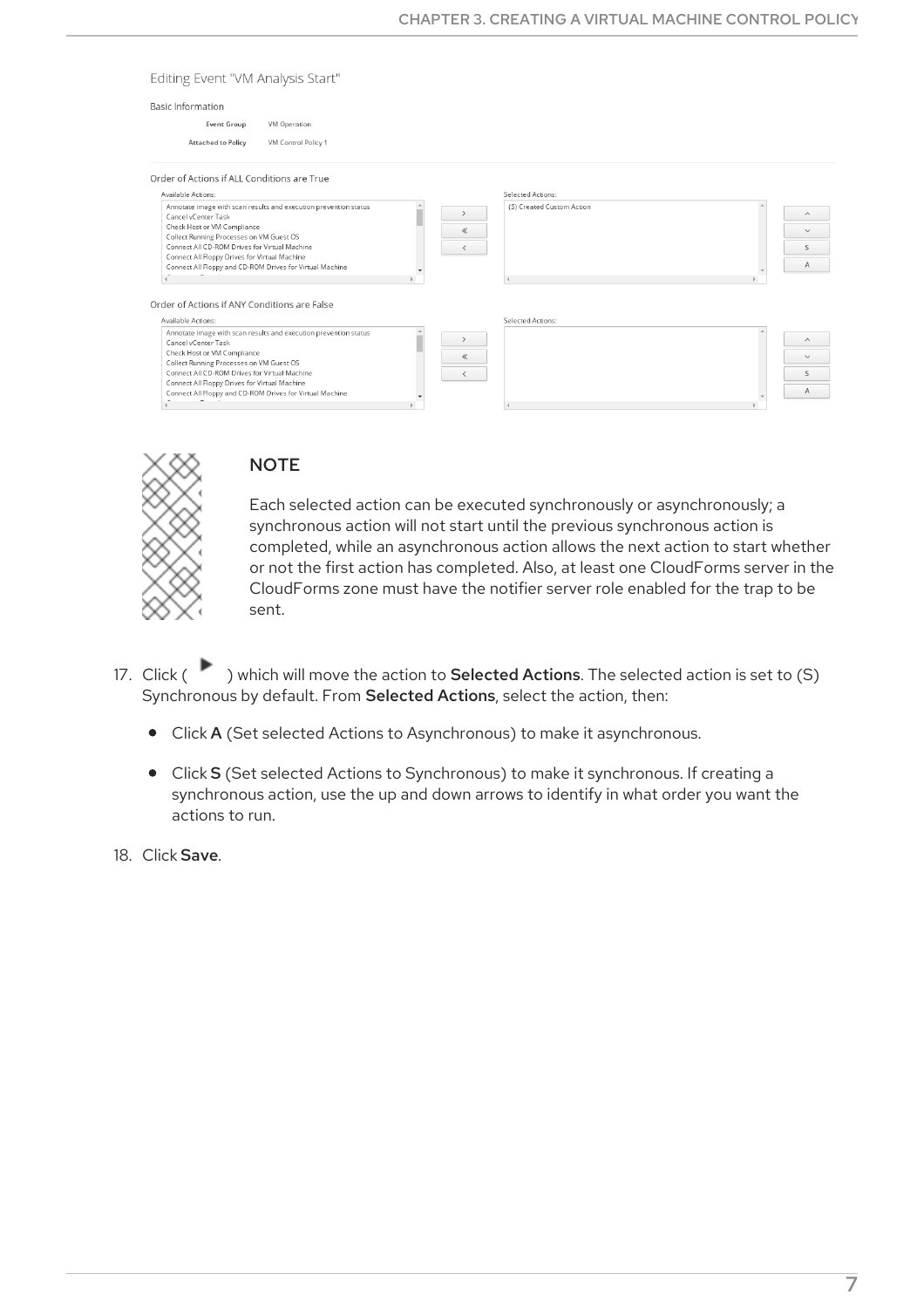## <span id="page-11-1"></span><span id="page-11-0"></span>CHAPTER 4. CREATING A POLICY PROFILE AND ASSIGNING THE VIRTUAL MACHINE CONTROL POLICY

Add a new policy profile and assign the virtual machine control policy [\(created](#page-9-1) in Chapter 3, *Creating a Virtual Machine Control Policy*) to it.

- 1. Navigate to Control  $\rightarrow$  Explorer.
- 2. Expand the Policy Profiles accordion, click  $\bullet$  (Configuration), then  $\bullet$  (Add a New Policy Profile).
- 3. In the Basic Information area, enter a Description for the policy profile.
- 4. Under Policy [Selection](#page-9-1), select the virtual machine control policy created in Chapter 3, *Creating a Virtual Machine Control Policy* from the Available Policies list.
- 5. Click ( $\qquad$ ) to move the selected virtual machine control policy into this profile.
- 6. Click Add.